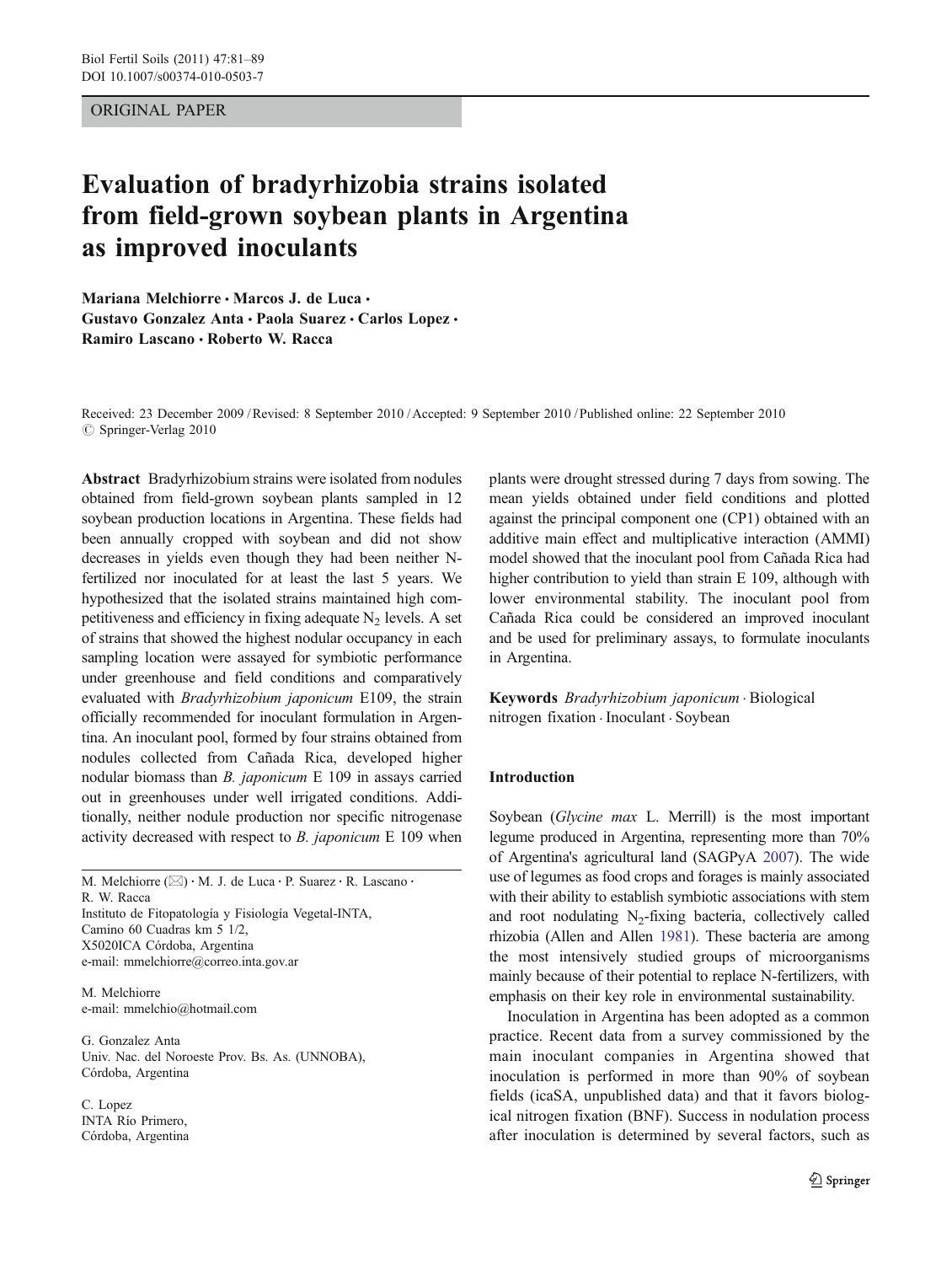soil fertility and the competitiveness of inoculant strains, which have to be able to survive and colonize plant roots in an environment with abundant native microorganisms, producing fixing nodules. The strains selected for use as inoculants need to possess two important characteristics: they should show high nitrogen-fixing ability in their target host legume (Howieson et al. [2000;](#page-8-0) Rodriguez Blanco et al. [2010\)](#page-8-0) and they should also be able to compete with indigenous rhizobia in soils (Martensson [1989](#page-8-0)). The low nodule occupancy by strains from inoculants with high ability to fix atmospheric nitrogen could limit the contribution of inoculants to crop yield (Berg et al. [1988](#page-8-0); Ham [1980\)](#page-8-0). Additional efforts to understand the mechanisms involved in competitiveness with indigenous bradyrhizobia in soybean seem to be critical to increase nodular occupancy by the selected strains (Bhagwat and Keister [1992\)](#page-8-0). Thies et al. ([1991\)](#page-8-0) reported that significant increases in soybean yield were observed only when no less than a doubling of nodule mass and 66% nodule occupancy by inoculated rhizobia were reached, showing the close inverse relationship between the presence of indigenous rhizobia and of those introduced by inoculation. Searching for more effective rhizobia, in terms of nitrogen-fixing capabilities and competitiveness, is a time-consuming process that requires several greenhouse experiments and field trials.

In Argentina, a variant of Bradyrhizobium japonicum USDA 138, also named B. japonicum E109, is the strain recommended by Instituto Nacional de Tecnología Agropecuaria—Argentina (INTA) for use in inoculant formulation because of its high BNF capacity and high survival in inoculated soybean seeds. However, as for many other strains, B. japonicum E109 showed high variability in its nodular occupancy when used in soybean fields for many years. In these fields with a long soybean production history, it has been observed that nodule occupancy by strains from commercial inoculants did not exceed 18% (Date [2000\)](#page-8-0) due to the presence of strains initially introduced and subsequently naturalized. Despite the considerable efforts invested in selecting more effective strains than B. japonicum E109, the results obtained were not always successful.

It has been stated that strain competitiveness and persistence in soils might not be closely related characteristics (Brockwell et al. [1982\)](#page-8-0); however, in non-inoculated and non- $N_2$ -fertilized fields, soybean yields higher than the mean in the region are usually observed, suggesting that native strains have both high ability to nodulate and to fix atmospheric nitrogen.

The aims of this work were to isolate, from nodules of fieldgrowing soybean plants, native strains whose competitiveness and nitrogen fixing capacity were maintained after several crop years without inoculation and that showed higher symbiotic performance than B. japonicum E109. In addition, the symbiotic performance of the selected strains under drought conditions was evaluated. Nodules for strain isolation were collected from plants at phenological stage R5 (Fehr and Caviness [1977](#page-8-0)), sampled in 12 soybean production locations in Argentina. These fields had been annually cropped with soybean and did not show decreases in yields even though they had been neither  $N<sub>2</sub>$ -fertilized nor inoculated for at least the last 5 years. From each location, the strains with high nodular occupancy were selected to compare them with B. japonicum E109 in terms of nodulating ability and nitrogen fixing capacity. Additionally, the behavior of the selected strains under drought conditions was determined in a greenhouse assay, and the strains that showed better responses were then assayed under field conditions.

We have hypothesized that native strains isolated from nodules in non-inoculated and non- $N<sub>2</sub>$ -fertilized fields maintain high competitiveness and efficiency in providing adequate  $N_2$  levels, contributing to high yields; this strategy might allow us to find strains with better performance.

## Material and methods

Reference strains and soybean rhizobial isolates

Bradyrhizobium japonicum E109, a variant of B. japonicum USDA 138, provided by IMyZA-INTA strain bank, is the strain used in all commercial inoculants manufactured in Argentina.

Nodules used for strain isolation and genetic characterization were obtained from field-grown commercial soybean cultivars sown in 12 locations in the main soybean production region of Argentina, the provinces of Santa Fe (Cañada Rica, Chazón, Firmat, Reconquista, Sancti Spiritu, Venado Tuerto, and Uranga), Buenos Aires (Chacabuco and Alberti), and Córdoba (La Carlota, Oncativo and Laguna Larga). Nodules located in the main root of five plants per location were collected and pooled. Ten nodules from each (between 27% and 43% of total nodules per plant) were surface-sterilized with 70% ethanol 1 min, and with  $5\%$  (v/v) commercial hypochlorite (55 mg active chloride) 10 min, and then rinsed with water six times using a water jet pump. The nodules were individually crushed under sterile conditions and bacteria were isolated using standard procedures (Vincent [1970\)](#page-8-0). Purity of cultures was confirmed by repeatedly streaking the bacteria on yeast extract-mannitol-agar (YMA) medium and verifying a single type of colony morphology (color, mucosity, diameter, transparency, border elevation), and absorption of Congo red and Gram-stain reaction after they were grown in the dark at 28°C for 6 days.

# DNA extraction

Ten single colonies from each nodule were individually transferred to 3 ml YM liquid broth (YMB), grown (6 days)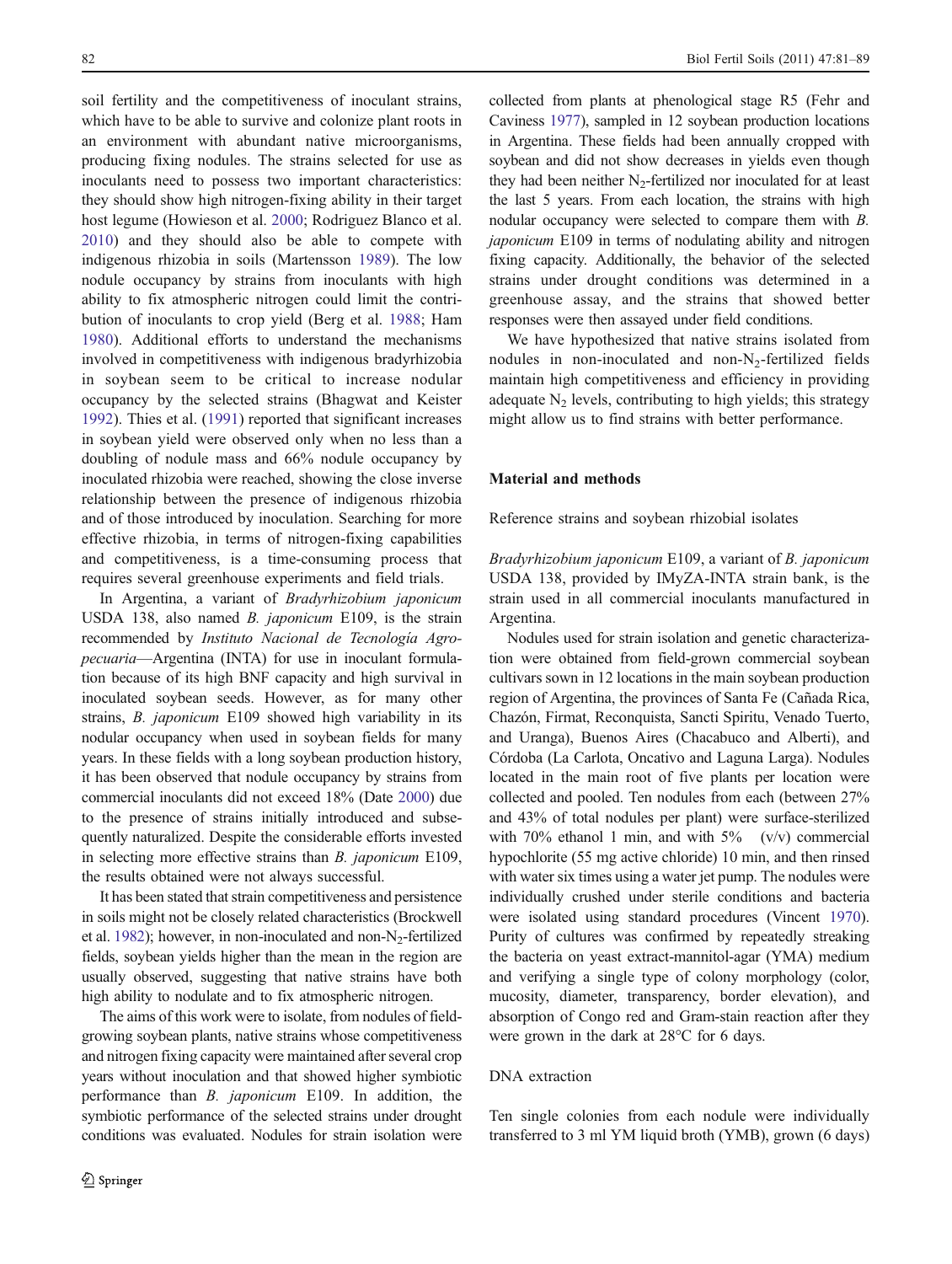on rotary shaker at 100 cycles min−<sup>1</sup> , mixed with glycerol (50%), and stored at −80°C. Working cultures were maintained on YMA slants at 4°C. Freeze–thaw lysis protocol was used for DNA extraction (Yu-Li and Olson [1992\)](#page-8-0); briefly, 3 ml bacterial cultures were centrifuged at  $12,000 \times g$  for 5 min; the pellet was re-suspended in 300 µl of sterile water and subjected to three cycles of freezing in liquid air and thaw in water bath at 60°C; with final centrifugation at  $12,000 \times g$  for 5 min. DNA of at least 50 strains isolated from each location was amplified by PCR.

# Rep-PCR fingerprinting with BOX primer

Five microliters of supernatant containing DNA was used for rep-PCR fingerprinting (interspersed repetitive sequence, Versalovic et al. [1994](#page-8-0)), with BOX-A1R primer (5′ CTACGGCAAGGCGACGCTGACG-3′). The final volume of the PCR reaction was 25 μl and contained: dNTPs (1.5 mM of each), 5.0 μl; buffer  $10 \times$  (500 mM KCl; 100 mM Tris–HCl, pH 8.3), 2.5 μl; MgCl<sub>2</sub> 50 mM, 1.5 μl; primer (50 pmol  $\mu$ l<sup>-1</sup>), 1  $\mu$ l; Taq DNA polymerase (5 U μl −1 ), 0.2 μl; DNA template, 5 μl; sterile milli-Q water to complete the volume. The following cycles were used: one cycle of denaturation at 95°C for 7 min; 35 cycles of 1 min denaturation at 94°C, annealing at 53°C 1 min, and extension at 65°C 8 min; one cycle of final extension at 65°C 16 min; and a final soak at 4°C. The reactions were carried out in an Eppendorff® thermocycler and amplified fragments were separated by electrophoresis on 1.5% agarose gel  $(20 \times 25$  cm), at 120 V, for 4 h in  $0.5 \times$  TBE buffer; 1 kb plus (Life Technology) was included as ladder. Gels were stained with ethidium bromide, visualized under UV light and photographed.

#### Analysis of electrophoretic pattern

Electrophoretic band patterns were analyzed using the Gel Compar II software version 4.1 (Applied Mathematics, Kortrijk, Belgium). For each location, similarity of band patterns was evaluated with cluster analysis using the unweighted pair-group method with arithmetic mean (UPGMA) clustering method and the coefficient of Dice as similarity coefficient. The similarity matrix generated by UPGMA and Dice coefficient was used to perform the principal coordinate analysis (PCoA) to evaluate the relationship among strains. The analysis was performed with Infostat software (Di Rienzo et al. [2009](#page-8-0)).

### Inoculant pool

The strain clustering for each location was obtained using the UPGMA algorithm and Dice coefficient. The cluster formed by strains that produced the highest number of nodules and that showed 70% or higher of similarity coefficient was selected. From this cluster, a "strain pool" formed by four strains that had shown highest withincluster distance was subsequently used to evaluate their symbiotic behavior in a greenhouse assay. Each isolate was individually grown in 50 ml YMB for 6 days. Cultures were collected by centrifugation at  $5,000 \times g$  for 10 min and resuspended in 0.9% g  $L^{-1}$  NaCl physiological saline solution. Each "inoculant pool" contained equal proportion of each strain at a final concentration of  $1 \times 10^9$  cell mL<sup>-1</sup>. A total of 11 inoculant pools were assayed.

#### Greenhouse assay

Four seeds of Don Mario 4,800 commercial soybean were sown in 10-L pots filled with a mix of sterile sand/soil (1:1 v/v). Seeds were inoculated at sowing with 500  $\mu$ L culture of each inoculant pool. Soil moisture was maintained at 100% field capacity from sowing to R2 (70 days after sowing) and drought treatment was applied maintaining 50% field capacity (determined by gravimetric measurement) for 7 days. Then, plants were watered to field capacity up to R2. Plants were grown in greenhouse under 14 h photoperiod (900 µmol  $m^{-2} s^{-1}$ ) and day/night temperatures of 32/20°C.

Twenty replicates (five pots with four plants each), per treatment and per inoculant pool were carried out. Nodule dry weight (g plant<sup>-1</sup>) and Nitrogenase activity were determined (Hardy et al. [1968\)](#page-8-0). An ANOVA was adjusted for completely randomized design. Comparisons were made using DGC test model with Infostat software (Di Rienzo et al. [2009\)](#page-8-0).

# Nitrogenase activity

Nitrogenase activity was measured as acetylene reduction activity (ARA) by GC analysis using a 5,890 HP chromatograph (Hewlett Packard, Palo Alto, CA, USA) with an ionization flame detector at 135°C and porapak N 1/8 inch column. It was measured after incubation of nodulated roots in 500 ml glass flasks containing  $10\%$  (v/v)  $C_2H_2$ , as described previously Hardy et al. ([1968\)](#page-8-0). Total reductive acetylene activity (ARAt) (nmol ethylene plant<sup>-1</sup>) and specific reductive acetylene activity (ARAs) (nmol ethylene g nodule−<sup>1</sup> ) were determined.

#### Field assays

The inoculant pools that showed the best responses in nodular production and/or ARAs in the greenhouse assays were evaluated with soybean under field conditions in Córdoba (Cañada de Machado and Monte Cristo), Buenos Aires (Carhué, Ferré, Pergamino, Trenque Lauquen, Bolivar, Junín,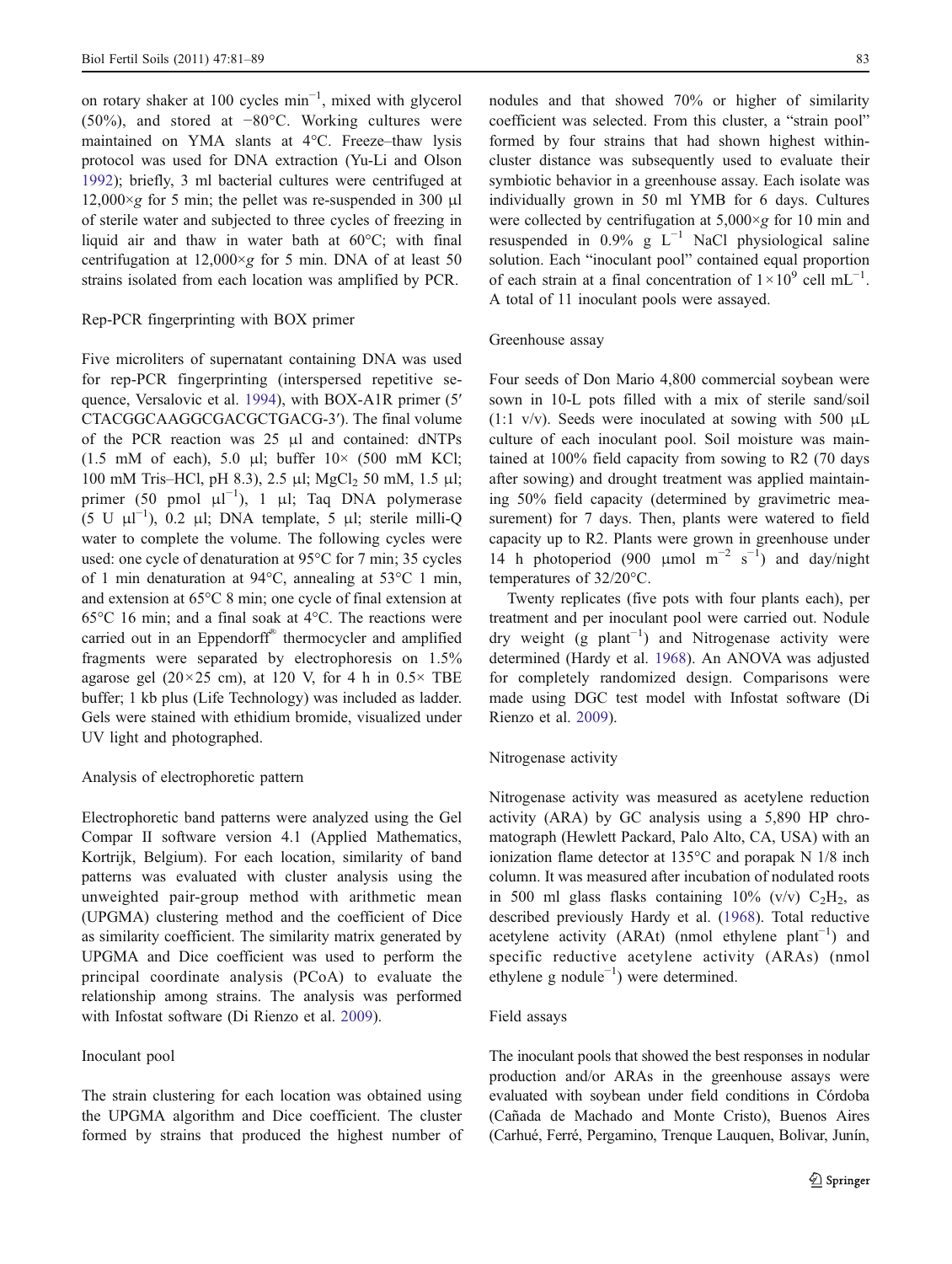and Gonzalez Chavez), and Santa Fe (Laguna Paiva) in 2007, 2008, and 2009. Five replicates per treatment were planted using no-tillage following the common agronomical practices in each location. Seeds were inoculated with inoculant pools or B. japonicum E109 and non-inoculated (NI) and NI fertilized with 400 kg ha<sup>-1</sup> urea, equivalent to 46% N (NI+N<sub>2</sub>), were included as controls.

At the phenological stage R8 (crop maturity), grain yield was determined from a  $2-m^2$  harvested area comprising the two central rows in each four-row plot. Number and weight of seeds were determined.

The performance of inoculant pools in their respective environment (location\*year) was evaluated with the additive main effect and multiplicative interaction (AMMI) model (Gauch [1988](#page-8-0)), adjusted for matrix yield residuals obtained from ANOVA (DGC test model for comparisons). AMMI had the effects of the environment and inoculant pool interaction. Comparisons were made with Infostat software (Di Rienzo et al. [2009](#page-8-0)).

# **Results**

All strains isolated from nodules were slow growers in YMA medium, and they were *Bradyrhizobium* spp. according to their Gram-negative staining and colony morphological characteristics. Genetic diversity was analyzed within isolates obtained from each sampling location (Table [1\)](#page-4-0), except isolates from Oncativo and Laguna Larga, and Sancti Spiritu and Venado Tuerto, which were analyzed together due to their agro-climatic similarities.

A high genetic diversity was observed among sampling locations. The strains that colonized the highest number of nodules and showed 70% or higher similarity coefficient level in BOX clustering were evaluated. In agreement with the clustering results obtained, the PCoA showed similar strain clustering, indicating that each of the main clusters obtained with both procedures included the strains that had occupied the highest number of nodules. A dendrogram, based on UPGMA algorithm and Dice coefficient using isolates collected from field-grown soybean nodules in Alberti and the reference strain B. japonicum E109, is shown as an example (see box in Fig. [1,](#page-5-0) where strains with 70% similarity are highlighted).

The PCoA was performed for each sampling location using the similarity matrix for the isolates and B. japonicum E109. An example of strains isolated from Alberti showed that PCoA grouped the same strains that were included in the main cluster in Figs. [1](#page-5-0) and [2](#page-6-0)). Similar responses were observed when data of the other sampling locations were analyzed using both methods (data not shown). An analysis based on UPGMA and Dice coefficient showed that all sampling locations had one main cluster with 70%

similarity or higher, except in Firmat, where two main clusters were observed.

Table [1](#page-4-0) shows the total number of strains obtained in each sampling location, the number of strains included in the main/s cluster/s, and the number of nodules from which each strain came from; the branching (similarity) to B. japonicum E 109 and the strains selected to be included in each inoculant pool (see below) are also shown. The number of strains that formed clusters in each sampling location ranged from to six to 19; these strains came from two to seven nodules, and had the highest nodular occupancy. The main cluster in Chazón, La Carlota and Reconquista showed the lowest similarity to B. japonicum E 109 (30%); by contrast, *B. japonicum* E 109 was included in the main cluster in Uranga, whereas branching to E109 in the other sampling locations ranged between 40% and 60% (Table [1](#page-4-0)).

From each cluster, an inoculant pool (Table [1](#page-4-0)) formed by four strains that had shown the highest within-cluster distance was subsequently used to evaluate BNF capacity of the strains in a greenhouse assay carried out under control and drought stress for a period spanning 7 days from sowing. The relative performance of plants inoculated with inoculant pool with respect to those inoculated with B. japonicum E 109 was compared by nodular biomass production and total (ARAt, nmol ethylene plant<sup>-1</sup>) and specific reductive acetylene activity (ARAs, nmol ethylene g nodule−<sup>1</sup> ).

Inoculant pools from Cañada Rica, Chazón, Chacabuco, Oncativo-L. Larga and Uranga induced higher nodular biomass than B. japonicum E 109 under optimal irrigation conditions  $(p \le 0.05)$ , whereas, under drought conditions, higher differential values were only maintained using inoculant pools from Oncativo-L. Larga and Uranga  $(p \le 0.05)$  (Table [2](#page-6-0)). Plants inoculated with pools from Reconquista, Chacabuco, and Chazón had between one and five times higher specific (ARAs) and total (ARAt) ARA, respectively, than those inoculated with B. japonicum E 109 ( $p \le 0.05$ ) under control condition, whereas, under drought, only plants inoculated with pools from Chazón maintained their ARAt and ARAs (9.85 and 2.43 times, respectively) higher than those inoculated with *B. japonicum* E 109 ( $p \le 0.05$ ) (Table [2](#page-6-0)).

Values of relative nodule production, ARAt, and ARAs obtained with the inoculant pools under drought with respect to control conditions are shown in Table [3](#page-7-0). Nodule dry weight, ARAt, and ARAs did not decrease under drought conditions in nodules induced by B. japonicum E 109 compared with control conditions  $(p \le 0.05)$ , whereas nodular dry weight decreased significantly ( $p \le 0.05$ ) by 71%, 58%, and 61% with respect to control values in plants treated with inoculant pools from Cañada Rica, Chacabuco, and Chazón, respectively. In plants treated with inoculant pool from Firmat II and Cañada Rica, ARAt did not vary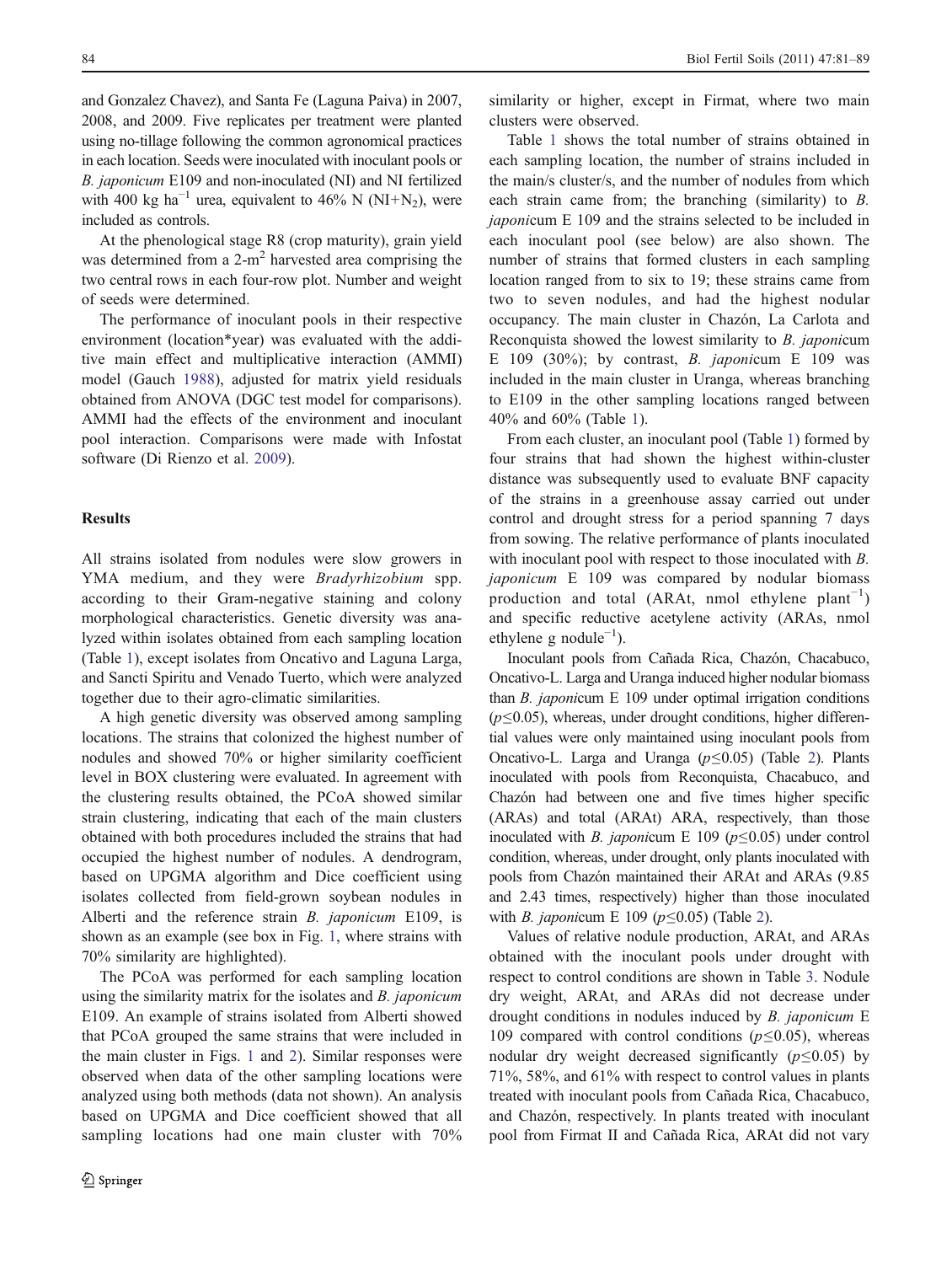<span id="page-4-0"></span>Table 1 Bradyrhizobia strains isolated from soybean field-grown nodules and Cluster analysis (UPGMA with the Dice coefficient) of the rep-PCR (primer BOX-A1R)

| Sampling<br>location  | Number of<br>strains | Main<br>cluster | No. strains in main<br>cluster | No.<br>nodules $plant^{-1}$ | Branching to E109<br>(similitude) | Strains selected inoculant<br>pool |
|-----------------------|----------------------|-----------------|--------------------------------|-----------------------------|-----------------------------------|------------------------------------|
| Uranga                | 44                   |                 | 6                              | 2                           | 72                                | H555-H543-H551-H541                |
| Cañada Rica           | 54                   |                 | 17                             | 6                           | 56                                | A351-A363-A513-A523                |
| V Tuerto-S<br>Spiritu | 104                  |                 | 19                             | 5                           | 56                                | F133-F531-F532-C155                |
| Firmat                | 98                   | $2-I$           | 17                             | 6                           | 50                                | B571-G121-G541-B353                |
|                       |                      | $2-II$          | 18                             |                             | 62                                | G181-B523-B561-G591                |
| Chacabuco             | 46                   |                 | 9                              | 4                           | 46                                | D542-D112-D552-D511                |
| Oncativo-L<br>Larga   | 79                   |                 | 6                              | 3                           | 44                                | I565-J311-J314-J131                |
| Alberti               | 46                   |                 | 15                             | 5                           | 43                                | E531-E552-E142-E131                |
| Chazon                | 46                   |                 | 8                              | $\mathcal{L}$               | 30                                | K535-K531-K562-K561                |
| La Carlota            | 41                   |                 | 10                             | 3                           | 30                                | L141-L131-L154-L135                |
| Reconquista           | 25                   |                 | $\overline{ }$                 | ◠                           | 30                                | M141-M133-M142-M134                |

Number of main clusters formed by strains that had the highest nodular occupancy and number of strains included. Similarity to B. japonicum E 109 (branching); strains selected to prepare an "inoculant pool" (which have 70% similarity and highest within-cluster distance)

under drought conditions, whereas ARAs increased by 60% and 66% with respect to control, showing their BFN capacity under restrictive water conditions. Nodules developed with inoculant pools from Chacabuco, Chazón, and Reconquista showed a 77%, 39%, and 57% decrease in ARAt, respectively, under drought conditions with respect to control. Likewise, ARAs under drought conditions decreased by 35% and 64% in nodules developed with inoculant from Chacabuco and Reconquista, respectively, whereas it increased by 22% in nodules formed with pools from Chazón (Table [3](#page-7-0)). Based on responses observed in greenhouse assays, inoculant pools from Cañada Rica, Chacabuco, Chazón, Oncativo-L. Larga, and Uranga were then assayed under field conditions in several locations during 2007, 2008, and 2009.

The adjusted AMMI model showed that CP1 and CP2 explained 39.85% and 22.4%, respectively, of variability in yields obtained in the environments tested. The higher inertia on CP1 could be attributed to inoculant pools from Cañada Rica and B. japonicum E 109, whereas the lower incidence is related to  $NI+N_2$  treatment and pools from Oncativo-L. Larga and Uranga (Fig. [3\)](#page-7-0).

The greatest contribution to explain yields in the environment Ferre-2007, Pergamino-2007, Cañada de Machado-2007, and Monte Cristo-2009 could be attributed to inoculant pool from Cañada Rica and B. japonicum E 109. On the other hand,  $NI+N_2$  and pools from Oncativo-L. Larga and Uranga mainly contributed to explain yields obtained in Ferre-2008, Bolivar-2009, Saenz Peña-2009, Junin-2009, and Gonzalez Chavez-2009.

Mean yields were plotted against the CP1, obtained with AMMI model, to show inoculant stability and its contribution to yield in all the environments where they were assayed (Fig. [4](#page-7-0)). NI treatment showed the smallest contribution to yield; by contrast, inoculant pool from Cañada Rica had the highest contribution but smaller stability than *B. japonicum* E 109. Stability of a strain pool shows its capacity to contribute to yields and means that its contribution does not change across the environments tested. Likewise,  $NI+N<sub>2</sub>$ and inoculant pools from Chacabuco and Chazón made a smaller contribution to yield than Cañada Rica and B. japonicum E 109, but showed the highest stability in all environments assayed (Fig. [4](#page-7-0)).

#### Discussion

Efficient nitrogen fixation and high competitiveness are both desirable characteristics in selection of strains to be used as improved inoculants. In this work, a collection of bradyrhizobia isolates from field-grown soybean plants was obtained. Fields were selected since they had not been inoculated or  $N_2$  fertilized for at least 5 years, and that they did not show yield decreases. The strains that developed the highest number of nodules from each location were chosen to compare their fixation capabilities with those of B. japonicum E 109. Even though several molecular procedures allow bacteria identification and classification with high level of taxonomic resolution, the use of rep-BOX-PCR genomic fingerprinting allows the assessment of intraspecies genetic diversity (van Belkum [1999](#page-8-0)) in the sampling locations and with respect to B. *japonicum* E109. High variability in branching to B. japonicum E 109 was observed among the strains that developed the highest number of nodules in the sampling locations analyzed. The cluster branching to B. japonicum E 109, a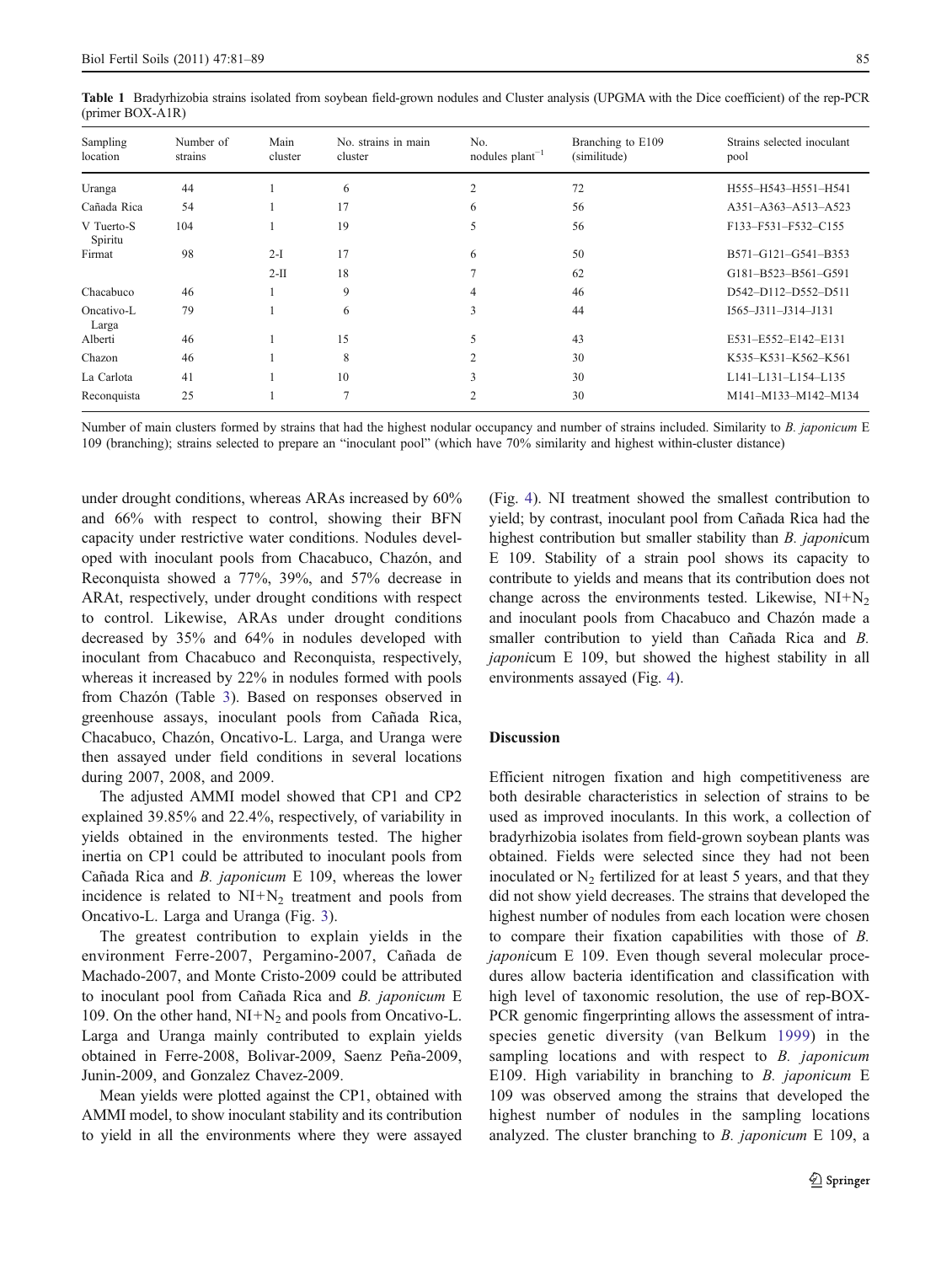<span id="page-5-0"></span>

similarity measurement made in each location, allowed us to estimate possible differences of the isolated strains from the reference strain; this information is important because strains present in inoculants are known to establish and persist in soils, even when commercial inoculants were not used for several years (Straliotto and Gouvea Rumjanek [1999](#page-8-0); Montecchia et al. [2004](#page-8-0); Batista et al. [2007](#page-8-0)).

The criterion for the initial selection of strains was competitiveness, and the approach based on clustering by BOX-PCR analysis allowed the initial discrimination that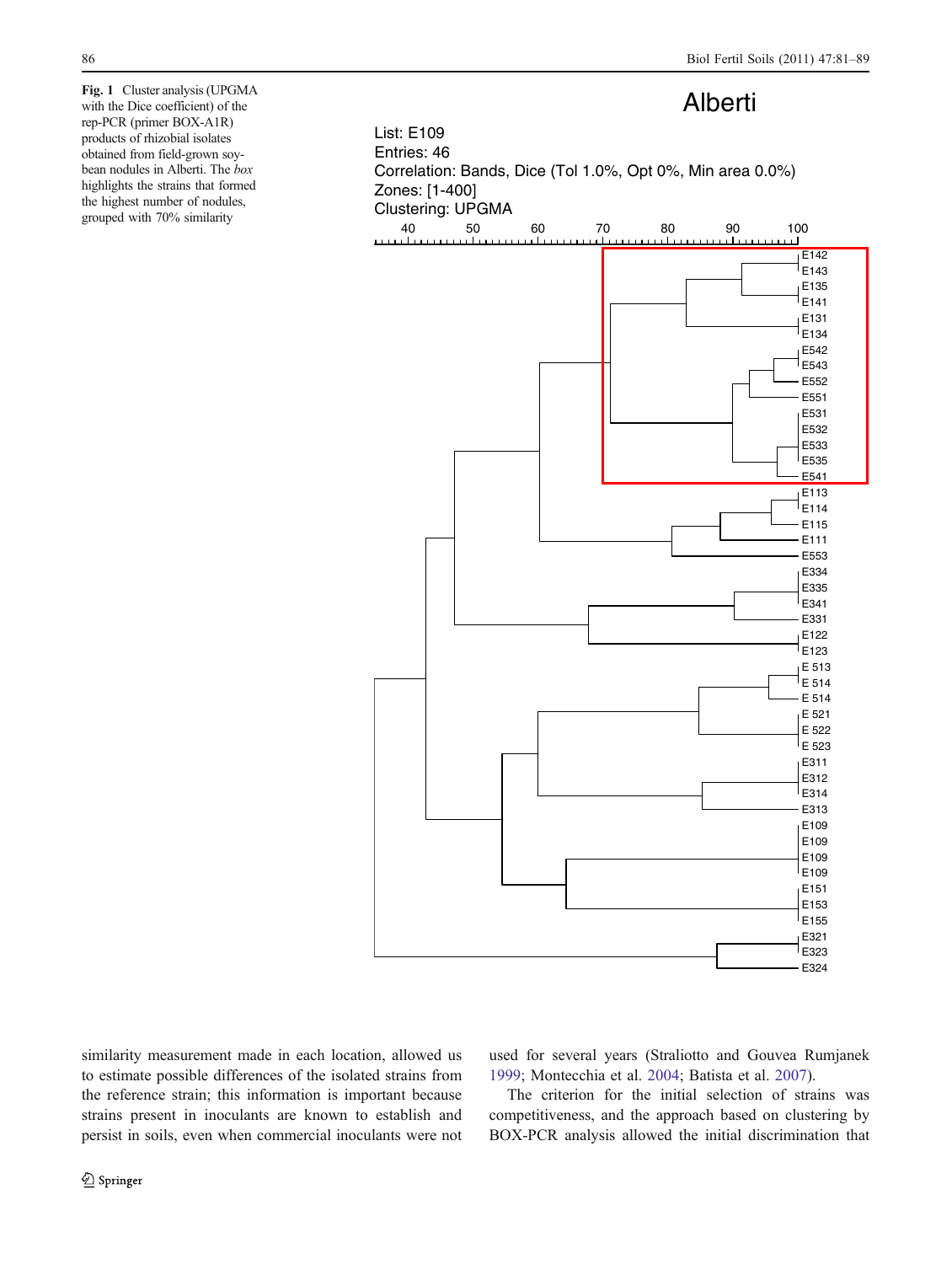<span id="page-6-0"></span>

Fig. 2 PCoA based on similarity matrix generated by UPGMA and Dice coefficient of the rep-PCR (primer BOX-A1R) products of rhizobial isolates obtained from field-grown soybean nodules in Alberti. The circle highlights the strains that formed the highest number of nodules grouped by PCoA and B. japonicum E109 as reference strains

was reinforced by the PCoA, with similar levels in strain grouping. The strains selected as inoculant pools were assayed in pots in terms of their nodulation and BNF capacity compared with B. japonicum E 109 and of their response variation under drought stress in a period spanning 7 days from sowing. Nodulation and BNF under drought conditions have been extensively reported in a legume– microsymbiont system using several approaches (Zahran [1999](#page-8-0); Marino et al [2006\)](#page-8-0), applying drought stress at different times during symbiosis development. Responses are mainly managed by plant metabolism if drought stress is applied when nodules are formed (Arrese-Igor et al [1999\)](#page-8-0). However, the symbiotic process is markedly conditioned by bacterial survival and infection ability under drought stress at sowing. Focusing on this aspect, we

evaluated the plant–inoculant pool relationship at early stages in terms of their capacity to develop nodules and BNF. In dehydrated soils, bacterial movement could be lower, reducing bacterial capacity to reach root hair to initiate infection process and develop infection threads (Zahran et al. [1994](#page-8-0); Graham [1992\)](#page-8-0). It has been observed that microsymbionts are quite more tolerant than their plant host in soils because they could survive in water films, the slow growers being more tolerant than the fast ones (Serraj et al. [1999](#page-8-0)). Drought treatment in soybean applied immediately after sowing causes great bacterial death, mainly to those bacteria that had not started the infection process, whereas prolonged drought stress induces plant host responses that inhibit nodulation (Racca [2009\)](#page-8-0). In our work, the timing of drought exposure might have influenced mainly the initial steps in plant–bacterial relationship, thus limiting nodular development; hence, drought incidence on nodular development could be closely related to bacterial survival as free-living forms or with abortion of infection thread. Even though new bacterial infection could have happened during re-watering after the drought period, inoculant pools from Cañada Rica and Chazón, which drastically decreased their nodule dry weight under drought with respect to control conditions, compensated the decreases with higher ARAs.

The highest number of nodules formed in field-grown soybean plants in the sampling locations has been colonized by native strains that had not suffered inoculation pressure during several culture cycles, which suggests that these strains could have acquired competitiveness and ecological advantages. This hypothesis was recently discussed in an analysis of strains from Brazil Cerrados soils. Gomes Barcillos et al.

| Inoculant          | Nodule DW (mg plant <sup>-1</sup> ) |             | Total ARA (nmol ethyl plant <sup>-1</sup> ) |                | Specific ARA (nmol ethyl $g$ nod <sup>-1</sup> ) |                |
|--------------------|-------------------------------------|-------------|---------------------------------------------|----------------|--------------------------------------------------|----------------|
|                    | Control                             | Drought     | Control                                     | Drought        | Control                                          | Drought        |
| E 109              | 90(10)a                             | 40 $(4.1)a$ | 1,420.8 (196)a                              | 450.4 (117)a   | 6.63(1)b                                         | 3.93(1.1)b     |
| Uranga             | $350(30)$ b                         | $270(40)$ b | 1,727.9 (202)a                              | 1,992 (280)a   | 1.35(0.3)a                                       | 2.44(0.6)a     |
| Cañada Rica        | 280(30)b                            | 80(20)a     | 2,289.9 (240)a                              | 1,750 (288)a   | 2.89(0.6)a                                       | 4.79(0.9)b     |
| V Tuerto-S Spiritu | 150 (30)a                           | 60(10)a     | 2,256.7 (416)a                              | 363.2(42)a     | 4.26 $(1)b$                                      | 2.63(0.5)a     |
| Firmat I           | 40(10)a                             | 110(20)a    | 396.48 (65)a                                | $1,155$ (118)a | 2(0.4)a                                          | 2.25(0.3)a     |
| Firmat II          | 110(22)a                            | 100(20)a    | 1,517.5 (178)a                              | 1,919 (316)a   | 2.69(0.5)a                                       | 4.31 $(l)b$    |
| Chacabuco          | 310(40)                             | 130(10)a    | 7,238.5 (637)c                              | 1,650(192)a    | 7.14(0.9)c                                       | 4.64 $(0.9)$ b |
| Oncativo-L Larga   | 330(30)b                            | 230(30)b    | 1,788.2 (186)a                              | 1,191 (111)a   | 1.94(0.4)a                                       | 1.77(0.3)a     |
| Alberti            | 130(40)a                            | 100(20)a    | 1,271.3 (396)a                              | 231.7(61)a     | 2.02(0.6)a                                       | 0.85(0.4)a     |
| Chazon             | $280(20)$ b                         | 110(30)a    | $7,296.3$ (443)c                            | $4,434$ (668)b | 7.82 $(0.9)c$                                    | 9.55(1)c       |
| La Carlota         | 60(10)a                             | 70(10)a     | 205.61(43.8)a                               | 882.8 (156)a   | 0.88(0.3)a                                       | 3.1(0.2)a      |
| Reconquista        | 140 (30)a                           | 130(30)a    | 4,529.4(755)b                               | 1,958 (522)a   | 6.38 $(1)c$                                      | 2.29(0.4)a     |

Table 2 "Inoculant pools" performance in soybean plants cultivated under control conditions and drought during 7 days since sowing

Nodules dry weight and total and specific nitrogenase activity. Letters indicate significant differences with DGC test  $(p \le 0.05)$  in inoculant\*treatment interaction, whereas italic numbers indicate significant differences respect to B. japonicum E109 under each condition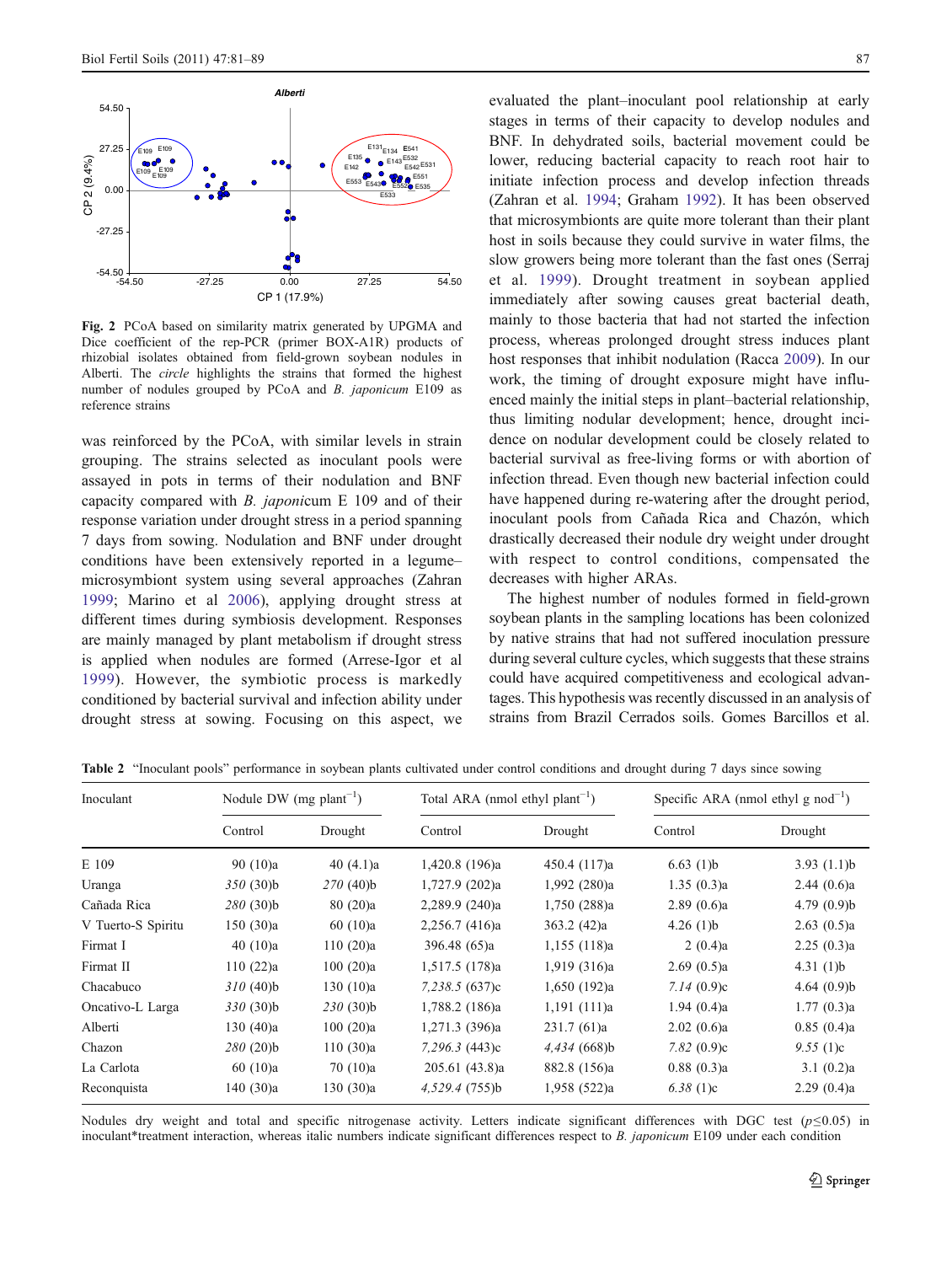<span id="page-7-0"></span>Table 3 Relative variations in nodule dry weight and nitrogenase activity (total and specific) in soybean plants treated with inoculant pools under drought stress with respect to control conditions during a period spanning 7 days from sowing

| Inoculant             | Nodule DW (g $plant^{-1}$ )<br>relative to control<br>$(\%$ variation) | Total ARA (nmol ethyl plant <sup>-1</sup> )<br>relative to control (% variation) | Specific ARA<br>(nmol ethyl g $nod^{-1}$ )<br>relative to control<br>$(\%$ variation) |
|-----------------------|------------------------------------------------------------------------|----------------------------------------------------------------------------------|---------------------------------------------------------------------------------------|
| E 109                 |                                                                        |                                                                                  |                                                                                       |
| Uranga                |                                                                        |                                                                                  |                                                                                       |
| Cañada<br>Rica        | $-71.40$                                                               |                                                                                  | $+66.00$                                                                              |
| V Tuerto-S<br>Spiritu |                                                                        |                                                                                  | $-38.30$                                                                              |
| Firmat 2-I            |                                                                        |                                                                                  |                                                                                       |
| Firmat 2-II           |                                                                        |                                                                                  | $+60.00$                                                                              |
| Chacabuco             | $-58.00$                                                               | $-77.2$                                                                          | $-35.00$                                                                              |
| Oncativo-L<br>Larga   |                                                                        |                                                                                  |                                                                                       |
| Alberti               |                                                                        |                                                                                  |                                                                                       |
| Chazon                | $-61.00$                                                               | $-39.20$                                                                         | $+22.00$                                                                              |
| La Carlota            |                                                                        |                                                                                  |                                                                                       |
| Reconquista           |                                                                        | $-56.70$                                                                         | $-65.00$                                                                              |

[\(2007\)](#page-8-0) and Batista et al. [\(2007\)](#page-8-0) showed that the great diversification in morphological, physiological, genetic, and symbiotic properties in relation to the originally introduced parental strains was strongly related to horizontal gene transfer, strain dispersion, and genomic recombination, which did not result in symbiotic disadvantages. However, to test this hypothesis, deeper molecular analyses are needed using the inoculant pools obtained in this work from different locations. It is noteworthy that the inoculant pool from Cañada Rica made the highest contribution to yield in the field environments assayed, but with lowest stability. Stability might be improved by assaying each inoculant pool



Fig. 3 PCA of inoculant pools (as shown in Table [1](#page-4-0)), obtained in each sampling location and evaluated in soybean production locations during 2007, 2008, and 2009. Inoculant pools were evaluated in the environment (location\*year), where they were assayed with AMMI model, adjusted for matrix yield residuals obtained from ANOVA that had the interaction effects between environment and inoculant pool

in their places of origin. Likewise, B. japonicum E 109 showed lower contribution to yield than Cañada Rica, but it proved to be more stable.

In conclusion, we were able to recover a set of strains and made a first attempt to discriminate their similarity to B. japonicum E 109 and analyze their performance, nodular development, and BNF under environmental controlled conditions; we also correlated this behavior with yield in field assays, showing that the inoculant pool of strains obtained from Cañada Rica could be selected to be preliminarily assayed as an improved inoculant. Further molecular work will be needed to define their characteristics accurately and compare them with B. japonicum E 109, the strain currently used to formulate inoculants in Argentina.



Fig. 4 Stability of inoculant pools. Principal component one (CP1) obtained with AMMI model (see Fig. 3 legend) plotted against mean yields